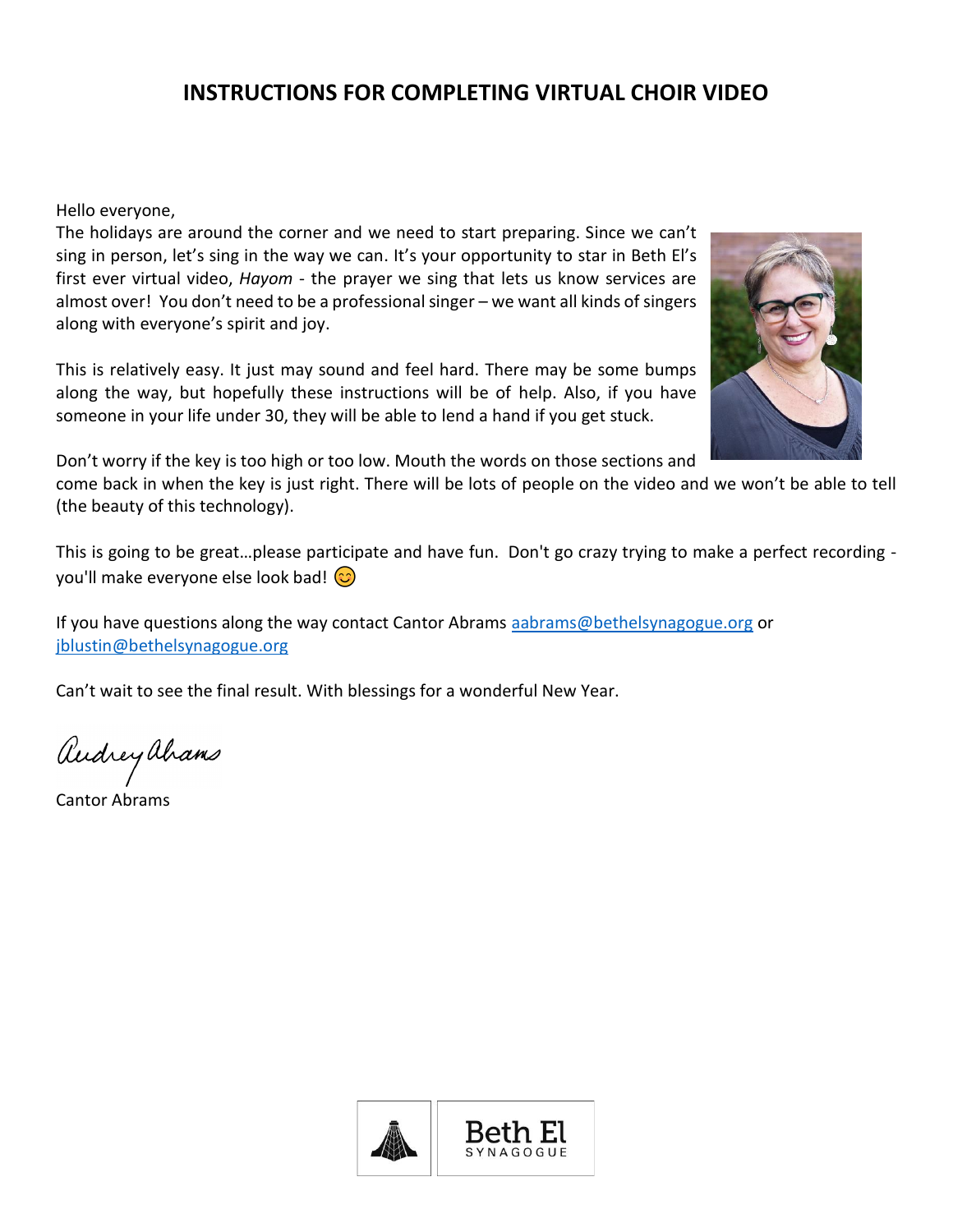### **Equipment:**

You will need

- 1. headphones or earbuds
- 2. two devices (laptop, tablet, PC, mobile phone etc) .
	- a. One device will play the music through your headphones or earpods,
	- b. the other device records your video.

Note: Whenever I do this, I record the video to my mobile phone and use my laptop or tablet to play the track through headphones. It works great and there is no need to buy any new equipment.

*(If you have a video recording program like PhotoBooth on MAC computers, you may be able to record and play back on one device using two separate windows. If you don't know what this is…move on and pretend you never saw it!)*

## **Set Up:**

- 1. Wear your favorite top that makes you look and feel your movie-star best.
- 2. Find a quiet place to record. Outside is not good as the wind will make the recording very "breezy."
- 3. Stand in front of a solid colored wall without too much distraction in the background. Solid shower curtains work, too, if the bathroom is your only refuge; messy closet interiors are not so good.  $\circled{c}$
- *4.* Film in landscape by having your device horizontal to capture the video image.
- 5. Place the recording device on a stable surface in front of you. Do not hold your camera or rest it on your knees – your video will be very wobbly. Some people find it helpful to place their phone or laptop on a music stand, or prop it (a phone) up against a computer. Make sure to stand far enough away (but not too far) to capture your image from your waist up. This allows for some editing freedom later on. *If you are a MAC user, the built-in "photo booth" app (on video setting) works great, puts you in landscape orientation, and you can simply sit in front of your laptop far enough away to capture the waist up.*
- 6. Be sure there is a light source in front of you or around you, and not shining brightly behind you. This helps to avoid weird shadows.
- 7. Wear headphones or earbuds to listen to the music while you are videotaping. You may want to wear just one headphone to hear yourself singing better, so you will have one ear on the device playing the guide materials and the other on the device that is recording. This look is trending right now...
- 8. While recording, please put your phone on "do not disturb" mode so you are not interrupted while you are recording. If you are interrupted, just start again!  $\circled{c}$
- 9. Print out the words from the attached PDF. Since you are likely looking at the words, try to still look at the camera as much as possible.